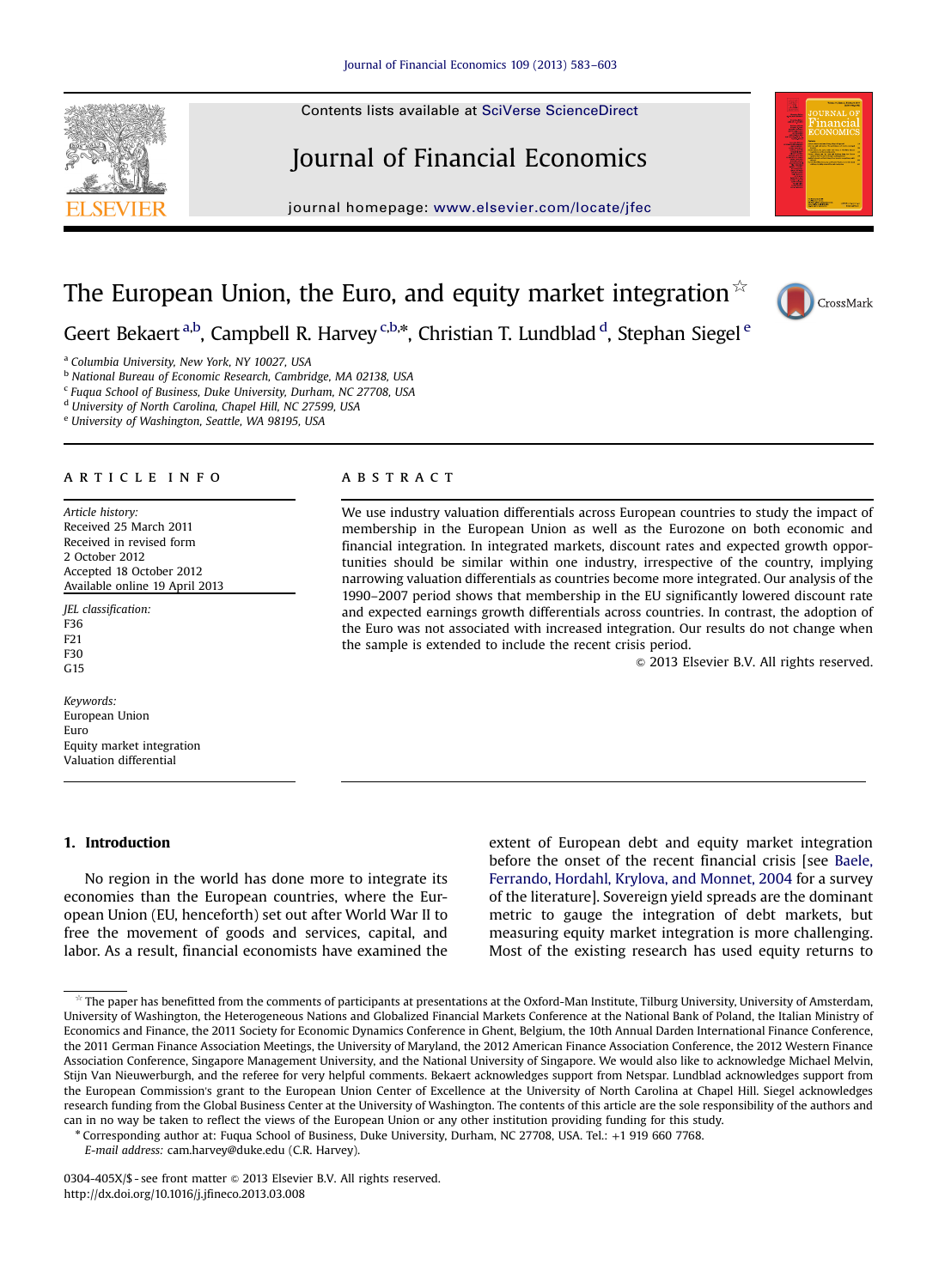measure the relative importance of an EU return factor (e.g., [Hardouvelis, Malliaropulos, and Priestley, 2006](#page--1-0)), dispersion or correlations trends (e.g., [Adjaouté and Danthine, 2004](#page--1-0)), or the degree of news and volatility spillovers among EU countries (see, e.g., [Baele, 2005;](#page--1-0) [Fratzscher, 2002\)](#page--1-0). A few studies have also investigated quantity-based measures; for example, [Jappelli and Pagano \(2008\)](#page--1-0) document the degree of home bias over time.

We offer a different approach. We use stock market valuations of industry portfolios in different countries to assess the degree of bilateral integration in Europe and the impact of the EU between 1990 and 2007. Stock market valuations reflect financial integration through their impact on discount rates as well as economic integration through their impact on capitalized growth opportunities. As we argue below, integration should lead to "valuation convergence" of similar firms across different countries.

In contrast to existing studies on equity market integration, our method is essentially model-free, only requiring valuation ratios and therefore avoiding the joint hypothesis problem plaguing extant studies using equity return data. Valuation ratios also are much less volatile than equity returns allowing more powerful statistical tests. Concretely, we propose absolute differences of earnings yields, the inverse of price-earnings ratios, across industries in different countries, as an easily interpretable segmentation measure.

Our focus on valuation has the advantage that it captures the wider impact the EU may have had on integration before the recent financial crisis. For example, increased price competition may have also led to valuation convergence and be driven by EU membership.<sup>1</sup> It is, of course, of interest to disentangle discount rate (financial market integration) from cash flow (economic integration) effects.

We establish that between 1990 and 2007, EU membership reduced average bilateral earnings yield differentials by about 150 basis points in our most general specification. This is a large change in valuation differences. Using an empirical approach to separately measure expected returns and expected earnings growth rates, we find EU membership led to strong convergence of both, but the effect on discount rates was the largest. We also compare valuation differences in Europe with valuation differences computed from randomized U.S. portfolios, matched by industry composition and the number of firms per industry-country pair, to our European data. At the end of 2007, bilateral valuation differentials within Europe were still significantly above the levels observed in U.S. data, but conditioning on EU membership, they had

become indistinguishable from those observed in U.S. data in 2000.

Of course, EU membership is not exogenous; country characteristics that increase the likelihood of early EU membership, such as economic and institutional development, may well be correlated with a higher propensity to integrate with other member countries. Moreover, this convergence happened against the backdrop of a global integration process that led to valuation convergence across the world (see [Bekaert, Harvey, Lundblad, and Siegel, 2011](#page--1-0)). However, the strong EU effect we mentioned is conditional on a variety of cross-sectional and temporal controls, including a control for global integration. While it is very difficult to establish causality, the EU effect holds in a difference-in-differences specification that controls for country-pair and year fixed effects. It also survives and becomes even stronger in an instrumental variables regression, where we use the distance to Brussels as an instrument for EU membership. Many of the institutions of the EU are established in Brussels and a larger distance from Brussels slows down EU ascension.

While much of the pre-crisis literature has stressed the effects of the introduction of the Euro on integration in Europe, by the end of 2007 we find the Euro did not significantly contribute to integration. Moreover, the EU effect is unchanged when the Euro introduction is added as an extra control.

Most of our study focuses on the 1990–2007 sample period, which covers the expansion of the EU across many countries as well as the completion of the "single market" that allows for the free movement of goods, capital, people, and services between EU members and the implementation of a large number of EU directives to harmonize regulation of capital markets and financial services.

We also confront the recent Eurozone crisis. We consider a monthly sample that extends the data through July 2012. Given that the crisis is such a massive event, it is reasonable to divide the empirical work into a pre-crisis and extended sample. Our main finding that EU membership increases integration, while Euro adoption does not, is robust using an extended sample that includes the crisis.

The remainder of the paper is organized as follows. In Section 2, we present our segmentation measure and characterize its evolution over time. Because the segmentation measure may be affected by temporary fluctuations in valuations and is bounded from below by zero, we establish a benchmark using randomized U.S. portfolios. [Section 3](#page--1-0) sets out our main regression framework and establishes the main results. In [Section 4](#page--1-0), we consider potential channels through which EU membership may have affected valuation differentials, examining among others, trade, Foreign Direct Investment (FDI), regulation, financial development, and differences in real interest rates. In [Section 5,](#page--1-0) we provide results based on data that include the recent Eurozone crisis. The final section offers some concluding remarks.

#### 2. Integration through a valuation lens

### 2.1. A market segmentation measure

As a starting point, consider the Gordon growth model, which assumes that the discount rate,  $r$ , is constant and

<sup>&</sup>lt;sup>1</sup> There is a large economics literature attempting to assess the degree to which the European Union did or did not succeed in integrating markets across member countries in a wide sense. While [Krueger \(2000\)](#page--1-0) finds that labor mobility among member countries did not significantly increase after the elimination of the remaining restrictions in 1993, [Nicoletti, Haffner, Nickell, Scarpetta, and Zoega \(2001\)](#page--1-0) document that goods prices, especially for tradables, are more similar within the EU than among other Organisation for Economic Co-Operation and Development (OECD) countries. [Blanchard and Giavazzi \(2002\)](#page--1-0) argue that increased trade and cross-border investment among EU member countries have weakened the association between national savings and investments more among EU and in particular Euro member countries than among other OECD countries.